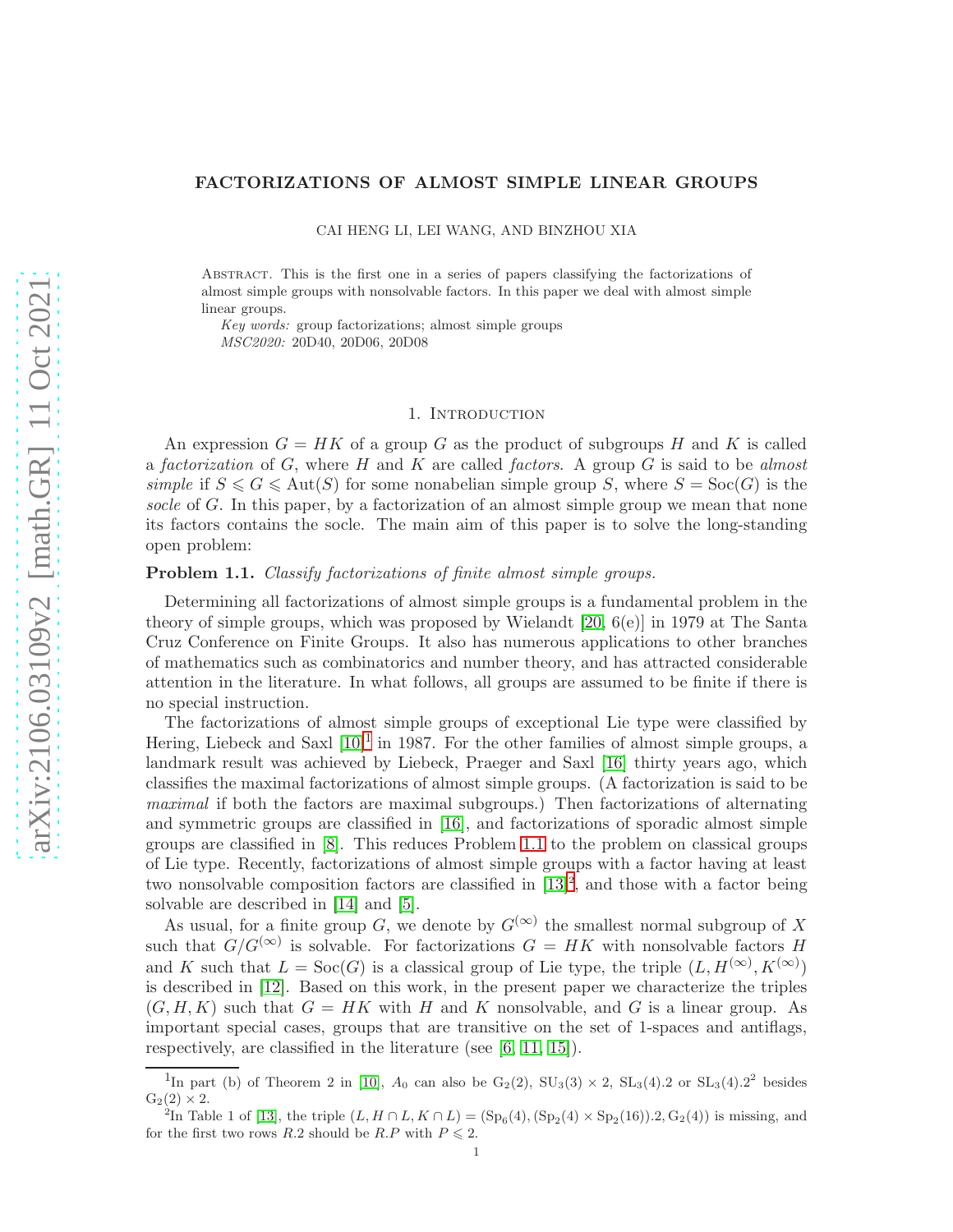For groups  $H, K, X, Y$ , we say that  $(H, K)$  contains  $(X, Y)$  if  $H \geq X$  and  $K \geq Y$ , and that  $(H, K)$  tightly contains  $(X, Y)$  if in addition  $H^{(\infty)} = X^{(\infty)}$  and  $K^{(\infty)} = Y^{(\infty)}$ . Our main result is the following Theorem [1.2.](#page-1-0) Note that it is elementary to determine the factorizations of  $G/L$  as this group has relatively simple structure (and in particular is solvable).

<span id="page-1-0"></span>**Theorem 1.2.** Let G be an almost simple group with socle  $L = \text{PSL}_n(q)$ , where  $n \geq 2$ and  $(n, q) \neq (2, 2)$  or  $(2, 3)$ , and let H and K be nonsolvable subgroups of G not containing L. Then  $G = HK$  if and only if (with H and K possibly interchanged)  $G/L =$  $(HL/L)(KL/L)$  and  $(H, K)$  tightly contains  $(X^{\alpha}, Y^{\alpha})$  for some  $(X, Y)$  in Table [1](#page-1-1).1 and  $\alpha \in \text{Aut}(L)$ .

Remark. Here are some remarks on Table [1.1:](#page-1-1)

- (I) The column  $Z$  gives the smallest almost simple group with socle  $L$  that contains X and Y. In other words,  $Z = \langle L, X, Y \rangle$ . It turns out that  $Z = XY$  for all pairs  $(X, Y)$ .
- (II) The groups  $X, Y$  and  $Z$  are described in the corresponding lemmas whose labels are displayed in the last column.
- <span id="page-1-1"></span>(III) The description of groups X and Y are up to conjugations in Z (see Lemma [2.5\(](#page-2-0)b) and Lemma [2.3\)](#page-2-1).

| Row            | Ζ                              | X                                                      | Y                                         | Remarks      | Lemma    |
|----------------|--------------------------------|--------------------------------------------------------|-------------------------------------------|--------------|----------|
| $\mathbf{1}$   | $PSL_n(q)$                     | $\int \mathrm{SL}_a(q^b)$ , $\int \mathrm{Sp}_a(q^b)'$ | $\overline{q}^{n-1}:\mathrm{SL}_{n-1}(q)$ | $n = ab$     | 4.1, 4.2 |
| $\overline{2}$ | $PSL_n(q)$                     | $G_2(q^b)'$                                            | $q^{n-1}:\mathrm{SL}_{n-1}(q)$            | $n = 6b$ ,   | 4.4      |
|                |                                |                                                        |                                           | $q$ even     |          |
| 3              | $\overline{\mathrm{PSL}}_n(q)$ | $\exp_n(q)$                                            | $SL_{n-1}(q)$                             |              | 4.5      |
| $\overline{4}$ | $SL_{2m}(2)$                   | $\Sigma L_m(4)$ , $\Gamma Sp_m(4)$                     | $SL_{2m-1}(2)$                            |              | 4.6, 4.8 |
| $\overline{5}$ | $SL_{2m}(2).2$                 | $SL_m(4).2, Sp_m(4).2$                                 | $SL_{2m-1}(2).2$                          |              | 4.7, 4.9 |
| 6              | $P\Sigma L_{2m}(4)$            | $\Sigma L_m(16)/d$ , $\Gamma Sp_m(16)$                 | $\sum_{m=1}$ (4)                          | $d = (m, 3)$ | 4.6, 4.8 |
| $\overline{7}$ | $PSL_{2m}(4).2$                | $(SL_m(16).4)/d, Sp_m(16).4$                           | $SL_{2m-1}(4).2$                          | $d = (m, 3)$ | 4.7, 4.9 |
| 8              | $PSL_6(q)$                     | $G_2(q)$                                               | $SL_5(q)$                                 | $q$ even     | 4.11     |
| 9              | $PSL_2(9)$                     | $PSL_2(5)$                                             | $A_5$                                     |              | 5.1      |
| 10             | PSL <sub>3</sub> (4).2         | PGL <sub>2</sub> (7)                                   | $M_{10}$                                  |              | 5.2      |
| 11             | SL <sub>4</sub> (2)            | $SL_3(2), 2^3:SL_3(2)$                                 | $A_7$                                     |              | 5.3      |
| 12             | $PSL_4(3)$                     | $S_5$ , $4 \times A_5$ , $2^4$ : $A_5$                 | $3^3:SL_3(3)$                             |              | 5.4      |
| 13             | $PSL_6(3)$                     | $PSL_2(13)$                                            | $3^5:SL_5(3)$                             |              | 5.5      |
| 14             | $SL_{12}(2)$                   | $G_2(4).2$                                             | $SL_{11}(2)$                              |              | 5.6, 5.7 |
| 15             | $P\Sigma L_{12}(4)$            | $G_2(16).4$                                            | $SL_{11}(4).2$                            |              | 5.6, 5.7 |

TABLE 1.1.  $(X, Y)$  for linear groups

### 2. Preliminaries

In this section we collect some elementary facts regarding group factorizations.

<span id="page-1-2"></span>**Lemma 2.1.** Let G be a group, let H and K be subgroups of G, and let N be a normal subgroup of G. Then  $G = HK$  if and only if  $HK \supseteq N$  and  $G/N = (HN/N)(KN/N)$ .

*Proof.* If  $G = HK$ , then  $HK \supseteq N$ , and taking the quotient modulo N we obtain

 $G/N = (HN/N)(KN/N)$ .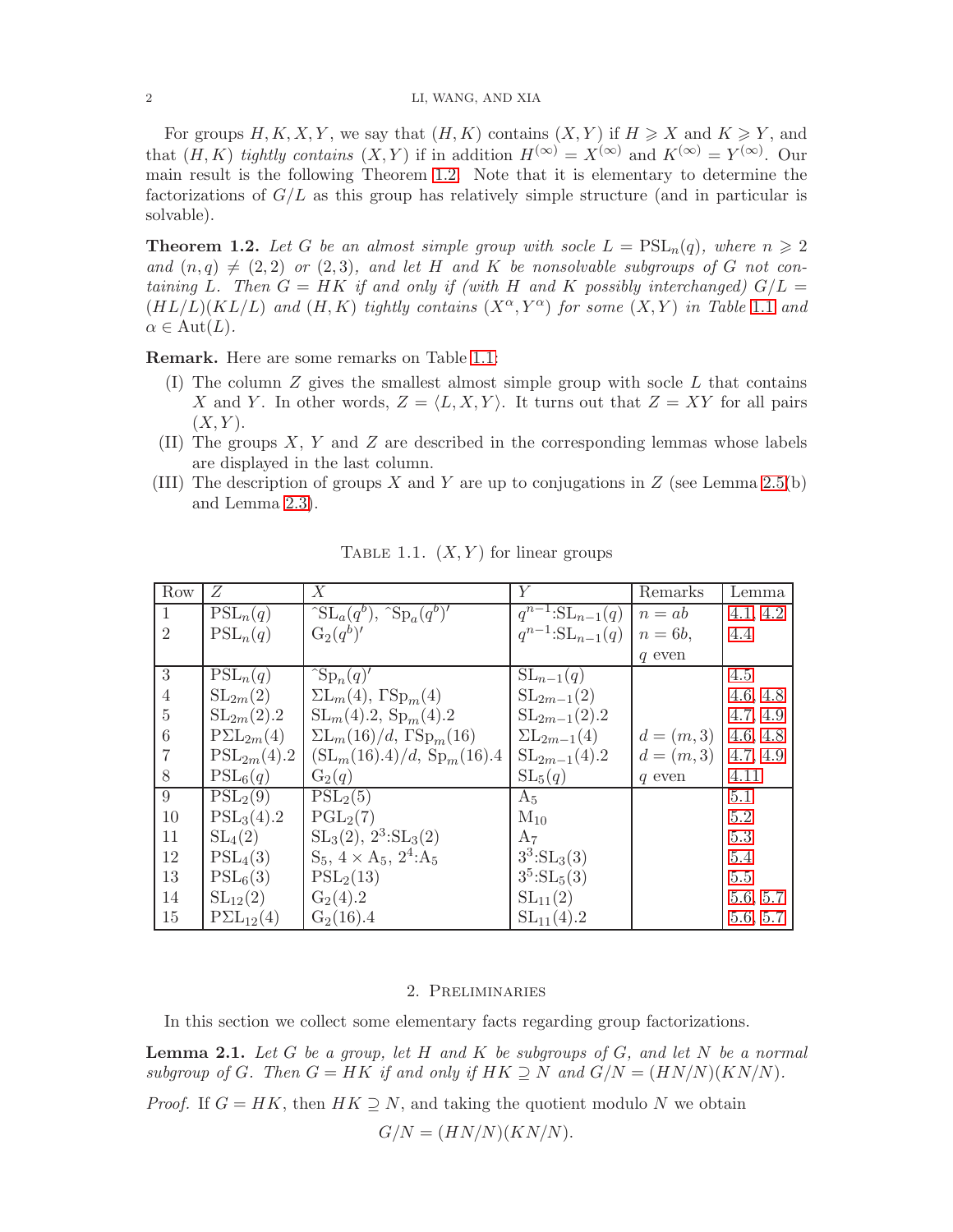Conversely, suppose that  $HK \supseteq N$  and  $G/N = (HN/N)(KN/N)$ . Then

$$
G = (HN)(KN) = HNK
$$

as N is normal in G. Since  $N \subseteq HK$ , it follows that  $G = HNK \subseteq H(HK)K = HK$ , which implies  $G = HK$ .

Let L be a nonabelian simple group. We say that  $(H, K)$  is a factor pair of L if H and K are subgroups of  $Aut(L)$  such that  $HK \supseteq L$ . For an almost simple group G with socle L and subgroups H and K of G, Lemma [2.1](#page-1-2) shows that  $G = HK$  if and only if  $G/L = (HL/L)(KL/L)$  and  $(H, K)$  is a factor pair. As the group  $G/L$  has a simple structure (and in particular is solvable), it is elementary to determine the factorizations of  $G/L$ . Thus to know all the factorizations of G is to know all the factor pairs of L. Note that, if  $(H, K)$  is a factor pair of L, then any pair of subgroups of  $Aut(L)$  containing  $(H, K)$  is also a factor pair of L. Hence we have the following:

<span id="page-2-2"></span>**Lemma 2.2.** Let G be an almost simple group with socle L, and let H and K be subgroups of G such that  $(H, K)$  contains some factor pair of L. Then  $G = HK$  if and only if  $G/L = (HL/L)(KL/L)$ .

In light of Lemma [2.2,](#page-2-2) the key to determine the factorizations of  $G$  with nonsolvable factors is to determine the minimal ones (with respect to the containment) among factor pairs of L with nonsolvable subgroups.

<span id="page-2-1"></span>**Lemma 2.3.** Let L be a nonabelian simple group, and let  $(H, K)$  be a factor pair of L. Then  $(H^{\alpha}, K^{\alpha})$  and  $(H^x, K^y)$  are factor pairs of L for all  $\alpha \in Aut(L)$  and  $x, y \in L$ .

*Proof.* It is evident that  $H^{\alpha} K^{\alpha} = (HK)^{\alpha} \supseteq L^{\alpha} = L$ . Hence  $(H^{\alpha}, K^{\alpha})$  is a factor pair. Since  $xy^{-1} \in L \subseteq HK$ , there exist  $h \in H$  and  $k \in K$  such that  $xy^{-1} = hk$ . Therefore,

$$
H^x K^y = x^{-1} H x y^{-1} K y = x^{-1} H h k K y = x^{-1} H K y \supseteq x^{-1} L y = L,
$$

which means that  $(H^x, K^y)$  is a factor pair.

The next lemma is  $[17, \text{Lemma } 2(i)].$ 

**Lemma 2.4.** Let G be an almost simple group with socle L, and let H and K be subgroups of G not containing L. If  $G = HK$ , then  $HL \cap KL = (H \cap KL)(K \cap HL)$ .

The following lemma implies that we may consider specific representatives of a conjugacy class of subgroups when studying factorizations of a group.

<span id="page-2-0"></span>**Lemma 2.5.** Let  $G = HK$  be a factorization. Then for all  $x, y \in G$  we have  $G = H^x K^y$ with  $H^x \cap K^y \cong H \cap K$ .

*Proof.* As  $xy^{-1} \in G = HK$ , there exists  $h \in H$  and  $k \in K$  such that  $xy^{-1} = hk$ . Thus

$$
H^x K^y = x^{-1} H x y^{-1} K y = x^{-1} H h k K y = x^{-1} H K y = x^{-1} G y = G,
$$

and

$$
H^x \cap K^y = (H^{xy^{-1}} \cap K)^y \cong H^{xy^{-1}} \cap K = H^{hk} \cap K = H^k \cap K = (H \cap K)^k \cong H \cap K. \square
$$

## 3. NOTATION

Throughout this paper, let  $q = p^f$  be a power of a prime p, let  $n \geq 2$  be an integer such that  $(n, q) \neq (2, 2)$  or  $(2, 3)$ , let  $\Box$  be the homomorphism from  $\Gamma L_n(q)$  to  $P\Gamma L_n(q)$  modulo scalars, let V be a vector space of dimension n over  $\mathbb{F}_q$ , let

$$
v \in V \setminus \{0\},\
$$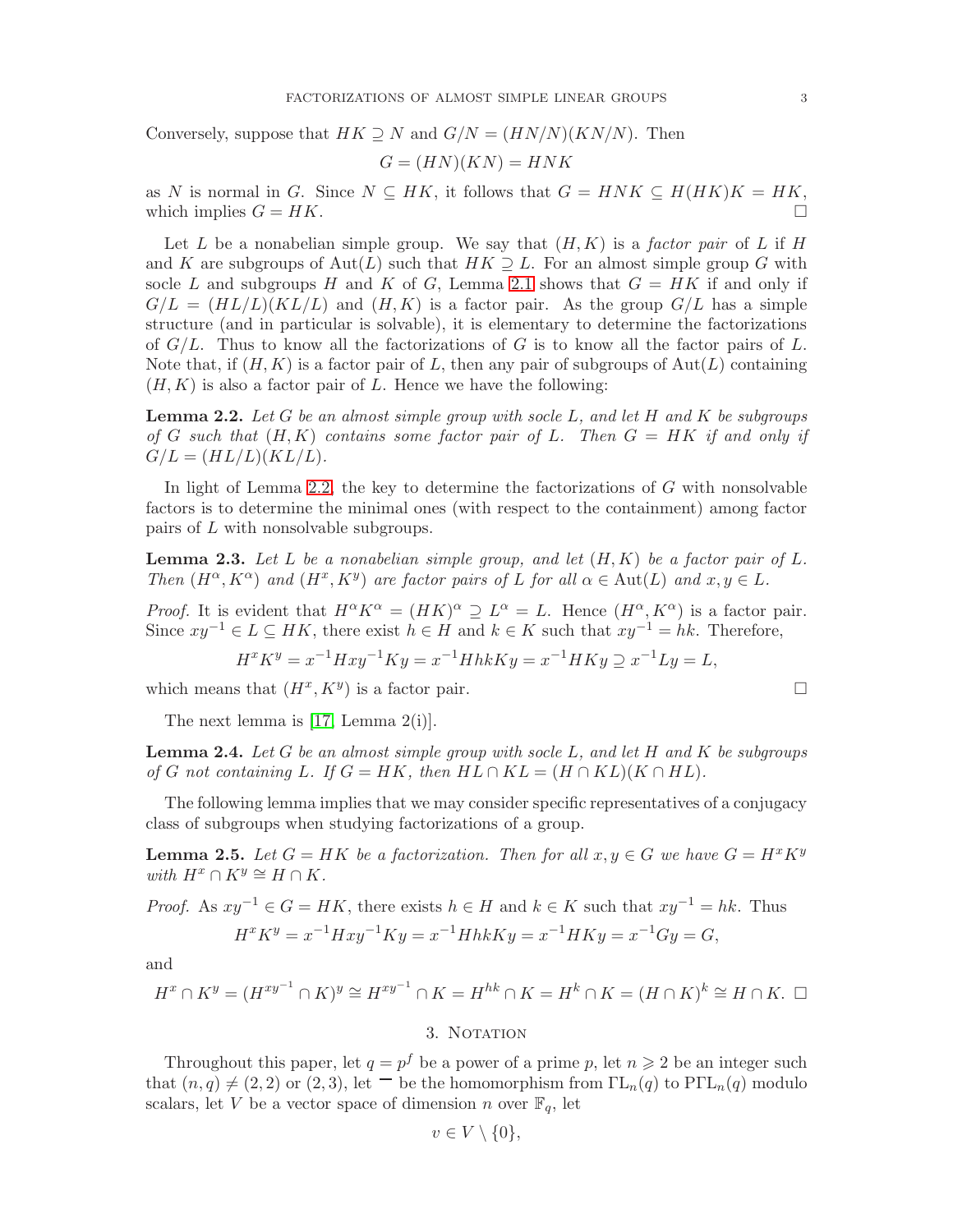let W be a hyperplane of V not containing v, let  $\phi$  be a field automorphism of L of order f, and let  $\gamma$  be the graph automorphism of L. Then  $\phi$  and  $\gamma$  commute, and so  $|\phi\gamma|$  is the least common multiple of f and 2. By abuse of notation, we also let  $\phi$  and  $\gamma$  denote the corresponding elements in  $Aut(SL_n(q))$  and  $Out(L)$ . Recall that for each  $g \in SL(V)$ , if we identify  $V^*$  with V in the canonical way, then  $g^{\gamma}$  is the corresponding linear transformation of  $(g^*)^{-1}$  on  $V^*$ , where  $V^*$  is the dual space of V and

$$
g^*\colon V^*\to V^*,\quad \varphi\mapsto g\varphi
$$

is the pullback of g.

If  $n = 2m$  is even, then the vector space V can be regarded alternatively as a vector space  $V_{\sharp}$  of dimension m over  $\mathbb{F}_{q^2}$ . In this case, let  $v_1, \ldots, v_m$  be a basis of  $V_{\sharp}$ , let  $\psi \in \Sigma L(V_{\sharp})$ such that

$$
\psi \colon a_1v_1 + \dots + a_mv_m \mapsto a_1^pv_1 + \dots + a_m^pv_m
$$

for  $a_1, \ldots, a_m \in \mathbb{F}_{q^2}$ , and let  $\lambda$  be a generator of  $\mathbb{F}_{q^2}^{\times}$  $\chi_{q^2}^{\times}$ . Then  $v_1, \lambda v_1, \ldots, v_m, \lambda v_m$  is a basis of V. Notice that a pullback of a linear transformation on  $V$ <sup> $\sharp$ </sup> is a linear transformation on the dual space of  $V_{\sharp}$ . Thus  $\gamma$  normalizes  $SL(V_{\sharp})$ .

### 4. INFINITE FAMILIES OF  $(X, Y)$  IN TABLE [1.1](#page-1-1)

<span id="page-3-2"></span>In the first two lemmas we construct the factor pairs  $(X, Y)$  in Row 1 of Table [1.1.](#page-1-1)

<span id="page-3-0"></span>**Lemma 4.1.** Let  $G = SL(V) = SL_n(q)$ , let  $H = SL_a(q^b) < G$  with  $ab = n$ , let  $K = G_v$ , let  $Z = \overline{G}$ , let  $X = \overline{H}$ , and let  $Y = \overline{K}$ . Then  $H \cap K = q^{n-b}:\mathrm{SL}_{a-1}(q^{b})$ , and  $Z = XY$  with  $Z = \text{PSL}_n(q), X = \text{S}L_a(q^b)$  and  $Y \cong K = q^{n-1} \text{S}L_{n-1}(q)$ .

*Proof.* It is clear that  $Z = \text{PSL}_n(q)$ ,  $X = \text{SL}_n(q^b)$ , and  $Y \cong K = q^{n-1} \text{SL}_{n-1}(q)$ . Since

$$
H \cap K = H \cap G_v = H_v = (q^b)^{a-1} : SL_{a-1}(q^b) = q^{n-b} : SL_{a-1}(q^b),
$$

we obtain

$$
\frac{|G|}{|K|} = \frac{|\mathrm{SL}_n(q)|}{|q^{n-1}:\mathrm{SL}_{n-1}(q)|} = q^n - 1 = \frac{|\mathrm{SL}_a(q^b)|}{|q^{n-b}:\mathrm{SL}_{a-1}(q^b)|} = \frac{|H|}{|H \cap K|},
$$

and so  $G = HK$ . This implies that  $Z = \overline{G} = \overline{H}\overline{K} = XY$ .

<span id="page-3-1"></span>**Lemma 4.2.** Let  $G = SL(V) = SL_n(q)$  with n even, let  $H = Sp_a(q^b)' < G$  with  $ab = n$ and a even, let  $K = G_v$ , let  $Z = \overline{G}$ , let  $X = \overline{H}$ , and let  $Y = \overline{K}$ . Then

$$
H \cap K = \begin{cases} 2^2 \cdot \text{Sp}_2(2) & \text{if } (a, b, q) = (4, 1, 2) \\ [q^{n-b}] \cdot \text{Sp}_{a-2}(q^b) & \text{if } (a, b, q) \neq (4, 1, 2), \end{cases}
$$

and  $Z = XY$  with  $Z = \text{PSL}_n(q)$ ,  $X = \text{S}_{p_a}(q^b)'$  and  $Y \cong K = q^{n-1}:\text{SL}_{n-1}(q)$ .

*Proof.* It is clear that  $Z = \text{PSL}_n(q)$ ,  $X = \text{Sp}_a(q^b)'$ , and  $Y \cong K = q^{n-1} \text{SL}_{n-1}(q)$ . For  $(a, b, q) = (4, 1, 2)$ , we have  $H = Sp_4(2)' \cong A_6$ , and computation in MAGMA [\[1\]](#page-9-6) shows that  $H \cap K = 2^2 \cdot \text{Sp}_2(2)$  and  $Z = XY$ . Thus assume that  $(a, b, q) \neq (4, 1, 2)$ . Consequently,  $H = \mathrm{Sp}_a(q^b)' = \mathrm{Sp}_a(q^b)$ . Since

$$
H \cap K = H \cap G_v = H_v = [(q^b)^{a-1}]: \operatorname{Sp}_{a-2}(q^b) = [q^{n-b}]: \operatorname{Sp}_{a-2}(q^b),
$$

we obtain

$$
\frac{|H|}{|H \cap K|} = \frac{|{\rm Sp}_a(q^b)|}{|q^{n-b}{\rm:Sp}_{a-2}(q^b)|} = q^n - 1 = \frac{|{\rm SL}_n(q)|}{|q^{n-1}{\rm:SL}_{n-1}(q)|} = \frac{|G|}{|K|},
$$

which implies  $G = HK$ . Hence  $Z = \overline{G} = \overline{H} \overline{K} = XY$ .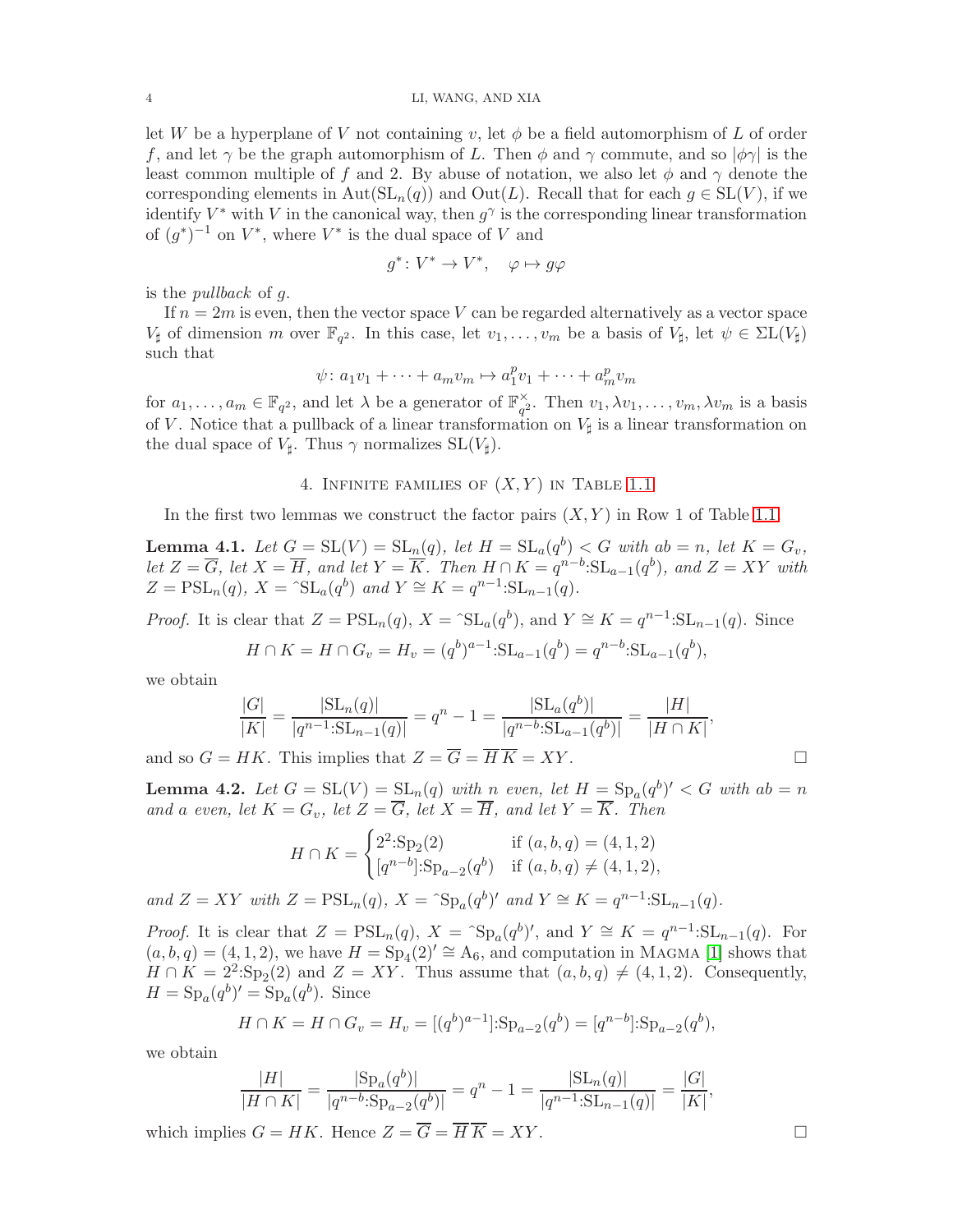Now we construct  $(X, Y)$  in Row 2 of Table [1.1,](#page-1-1) which will be displayed in Lemma [4.4.](#page-4-0) The next lemma will also be needed for symplectic groups.

<span id="page-4-2"></span>**Lemma 4.3.** Let  $G = Sp_6(q)$  with q even, let  $H = G_2(q)' < G$ , and let  $K = q^5 \cdot Sp_4(q)$  be the subgroup of G stabilizing a nonzero vector. Then  $G = HK$  with

$$
H \cap K = [(q^5, q^6/4)] : SL_2(q) = \begin{cases} 2^{2+2} : SL_2(2) & \text{if } q = 2\\ q^{2+3} : SL_2(q) & \text{if } q \ge 4. \end{cases}
$$

*Proof.* For  $q = 2$ , we have  $H = G_2(2)' \cong \text{PSU}_3(3)$ , and computation in MAGMA [\[1\]](#page-9-6) shows that  $G = HK$  with  $H \cap K = 2^{2+2} : SL_2(2)$ . Thus assume that  $q \geq 4$ . Consequently,  $H = G_2(q)' = G_2(q)$ . Then from [\[21,](#page-10-6) 4.3.7] we see that  $H \cap K = q^{2+3} : SL_2(q)$ . Hence

$$
\frac{|G|}{|K|} = \frac{|Sp_6(q)|}{|q^5 \cdot Sp_4(q)|} = q^6 - 1 = \frac{|G_2(q)|}{|q^{2+3} \cdot SL_2(q)|} = \frac{|H|}{|H \cap K|},
$$
  
K.

and so  $G = H$ 

<span id="page-4-0"></span>**Lemma 4.4.** Let  $G = SL(V) = SL_n(q)$  with  $n = 6b$  and q even, let  $H = G_2(q^b)' <$  $\text{Sp}_6(q^b) < G$ , let  $K = G_v$ , let  $Z = \overline{G}$ , let  $X = \overline{H}$ , and let  $Y = \overline{K}$ . Then

$$
H \cap K = [(q^{5b}, q^{6b}/4)]: SL_2(q^b) = \begin{cases} 2^{2+2}: SL_2(2) & \text{if } (n, q) = (6, 2) \\ q^{2b+3b}: SL_2(q^b) & \text{if } (n, q) \neq (6, 2), \end{cases}
$$

and  $Z = XY$  with  $Z = \text{PSL}_n(q)$ ,  $X = \hat{G}_2(q^b)'$  and  $Y \cong K = q^{n-1}:\text{SL}_{n-1}(q)$ .

*Proof.* It is clear that  $Z = \text{PSL}_n(q)$ ,  $X = \text{G}_2(q^b)'$ , and  $Y \cong K = q^{n-1} \text{SL}_{n-1}(q)$ . By Lemmas [4.2](#page-3-1) and [4.3](#page-4-2) we have

$$
H \cap K = H \cap (\text{Sp}_6(q^b) \cap K) = H \cap (q^{5b}:\text{Sp}_4(q^b))
$$
  
= 
$$
[(q^{5b}, q^{6b}/4)]:\text{SL}_2(q^b) = \begin{cases} 2^{2+2}:\text{SL}_2(2) & \text{if } (n,q) = (6,2) \\ q^{2b+3b}:\text{SL}_2(q^b) & \text{if } (n,q) \neq (6,2). \end{cases}
$$

Hence

$$
\frac{|G|}{|K|} = \frac{|SL_n(q)|}{|q^{n-1}:\mathrm{SL}_{n-1}(q)|} = q^n - 1 = q^{6b} - 1 = \frac{|G_2(q^b)'|}{|[(q^{5b}, q^{6b}/4)]:\mathrm{SL}_2(q^b)]} = \frac{|H|}{|H \cap K|},
$$

and so  $G = HK$ , which implies  $Z = G = HK = XY$ .

The factor pair  $(X, Y)$  in Row 3 of Table [1.1](#page-1-1) is constructed in the following lemma.

<span id="page-4-1"></span>**Lemma 4.5.** Let  $G = SL(V) = SL_n(q)$  with n even, let  $H = Sp_n(q)' < G$ , let  $K = G_{v,W}$ , let  $Z = G$ , let  $X = H$ , and let  $Y = K$ . Then  $H \cap K = \mathrm{Sp}_{n-2}(q)$ , and  $Z = XY$  with  $Z = \text{PSL}_n(q), X = \text{S}_{p_n}(q)'$  and  $Y \cong K = \text{SL}_{n-1}(q)$ .

*Proof.* It is clear that  $Z = \text{PSL}_n(q)$ ,  $X = \text{S}_{p_n}(q)$ , and  $Y \cong K = \text{SL}_{n-1}(q)$ . For  $(n, q) =$  $(4, 2)$ , we have  $H = Sp_4(2)' \cong A_6$ , and computation in MAGMA [\[1\]](#page-9-6) shows that  $Z = XY$ . Thus assume that  $(n,q) \neq (4, 2)$ . Consequently,  $H = \text{Sp}_n(q)' = \text{Sp}_n(q)$ . Let  $\beta$  be a nondegenerate alternating form on V with standard basis  $e_1, f_1, \ldots, e_{n/2}, f_{n/2}$ . Without loss of generality, assume that  $H = Sp(V, \beta)$ ,  $v = e_1$ , and  $W = \langle f_1, e_2, f_2, \dots, e_{n/2}, f_{n/2} \rangle$ . Then

$$
H \cap K = H \cap G_{v,W} = H \cap G_{e_1,W} = H_{e_1,W} = \text{Sp}_{n-2}(q),
$$

and so

$$
\frac{|G|}{|K|} = \frac{|\text{SL}_n(q)|}{|\text{SL}_{n-1}(q)|} = q^{n-1}(q^n - 1) = \frac{|\text{Sp}_n(q)|}{|\text{Sp}_{n-2}(q)|} = \frac{|H|}{|H \cap K|}
$$

It follows that  $G = HK$  and hence  $Z = \overline{G} = \overline{H}\overline{K} = XY$ .

.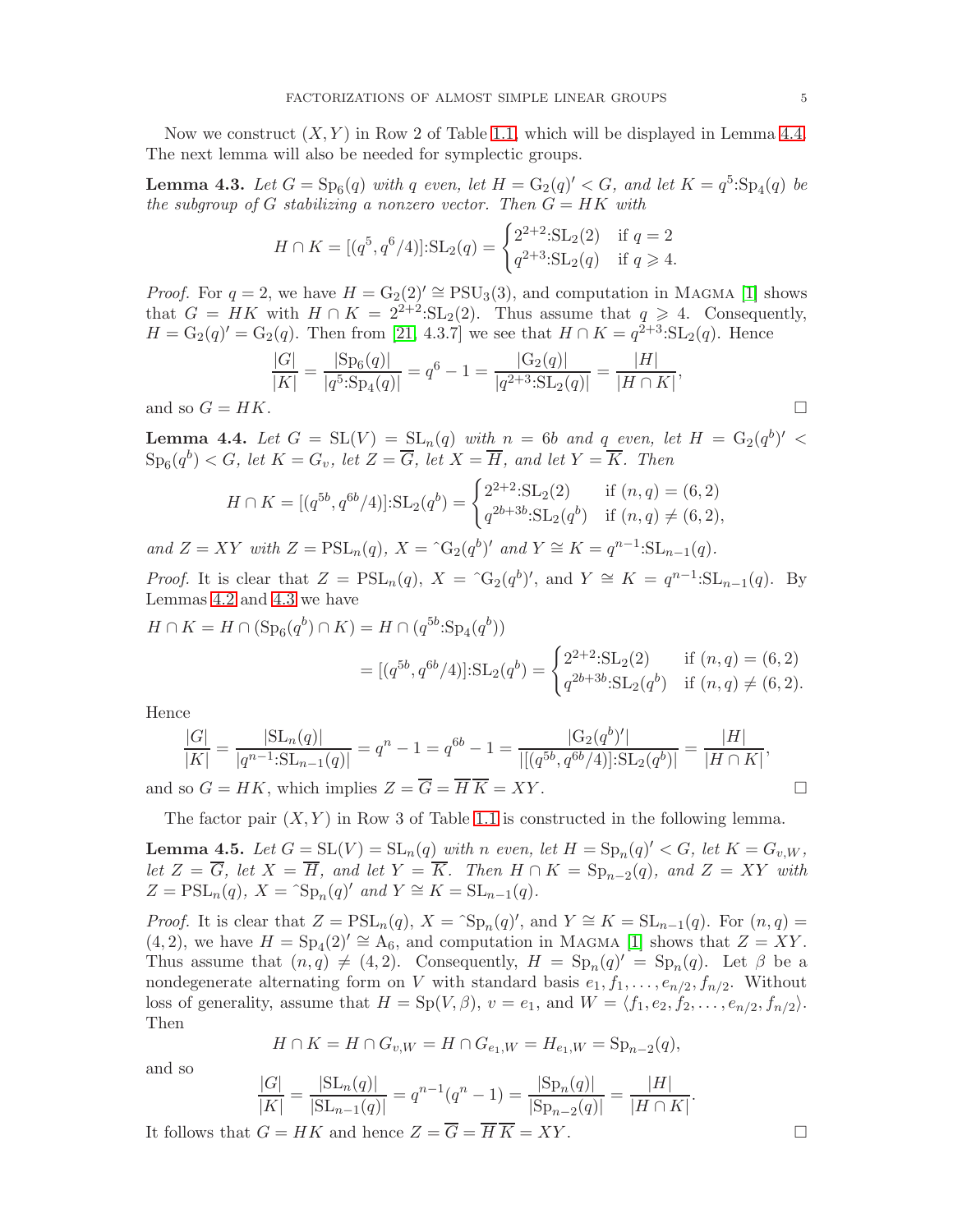The factor pairs  $(X, Y)$  in Rows 4–7 of Table [1.1](#page-1-1) are constructed in the following four lemmas.

<span id="page-5-0"></span>**Lemma 4.6.** Let  $G = \Sigma L(V) = \Sigma L_n(q)$  with  $q \in \{2, 4\}$  and  $n = 2m$ , let  $H = \Sigma L(V_{\sharp}) < G$ , let  $K = G_{v,W}$ , let  $Z = \overline{G}$ , let  $X = \overline{H}$ , and let  $Y = \overline{K}$ . Then

$$
H \cap K = H^{(\infty)} \cap K^{(\infty)} = \operatorname{SL}_{m-1}(q^2),
$$

and  $Z = XY$  with  $Z = P\Sigma L_n(q)$ ,  $X = \Sigma L_m(q^2)/(m, q - 1)$  and  $Y \cong K = \Sigma L_{n-1}(q)$ .

*Proof.* Without loss of generality, assume that  $v = v_1$  and W is the subspace of V spanned by  $\lambda v_1, v_2, \lambda v_2, \ldots, v_m, \lambda v_m$ . It is clear that  $Z = P \Sigma L_n(q)$ ,  $X = \Sigma L_m(q^2)/(m, q - 1)$ , and  $Y \cong K = \Sigma L_{n-1}(q)$ . Let  $S = H^{(\infty)}$ . Then  $S = SL(V_{\sharp}) = SL_m(q^2)$ , and  $H = S:\langle \psi \rangle$ .

We first calculate  $S \cap K$ . Let U be the subspace of  $V_{\sharp}$  spanned by  $v_2, \ldots, v_m$ , and let  $g \in S \cap K$ . Since  $g \in S = SL(V_{\sharp})$ , it follows that  $U^{g}$  is a hyperplane of  $V_{\sharp}$ . Since  $g \in K = G_{v,W} \leqslant G_W$ , we have  $U^g \subseteq W$ . Then as U is the only hyperplane of  $V_{\sharp}$  that is contained in W, we conclude that  $U^g = U$ . This together with  $g \in K = G_{v,W} \leqslant G_v$  implies that  $g \in S_{v,U}$ . Conversely, each element of  $S_{v,U}$  lies in  $G_{v,W}$  as it stabilizes  $\langle \lambda v, U \rangle_{\mathbb{F}_q} = W$ . Hence  $S \cap K = S_{v,U} = SL_{m-1}(q^2)$ . As  $S \cap K^{(\infty)}$  is a normal subgroup of  $S \cap K$  of index at most 2, this implies that  $S \cap K^{(\infty)} = H^{(\infty)} \cap K^{(\infty)} = SL_{m-1}(q^2) = S \cap K$ .

Now as  $q \in \{2, 4\}$  we have  $q = 2f$ , and so

$$
\frac{|G|}{|K|} = \frac{|\Sigma L_n(q)|}{|\Sigma L_{n-1}(q)|} = q^{n-1}(q^n - 1) = 2fq^{2m-2}(q^{2m} - 1) = \frac{|\Sigma L_m(q^2)|}{|\Sigma L_{m-1}(q^2)|} = \frac{|H|}{|S \cap K|}.
$$

Thus it suffices to prove  $H \cap K = S \cap K$ , or equivalently,  $(H \setminus S) \cap K = \emptyset$ . Suppose for a contradiction that there exists  $k \in (H \setminus S) \cap K$ . Since  $\psi$  has order  $2f$ , we have

$$
H = S:\langle \psi \rangle = S \cup \psi S \cup \dots \cup \psi^{2f-1} S.
$$

If  $k \in \psi^f S$ , then  $k = \psi^f s$  for some  $s \in S$ . If  $k \notin \psi^f S$ , then  $q = 4$  and  $k^2 \in \psi^f S$ , which means that  $k^2 = \psi^f s$  for some  $s \in S$ . In either case, there exists  $s \in S$  such that  $\psi^f s \in K$ . Since  $K \leq G_v = G_{v_1}$  and  $s \in S = SL(V_{\sharp})$ , it follows that  $v_1^s = v_1^{\psi^f s} = v_1$  and

$$
(\lambda v_1)^{\psi^f s} = (\lambda^{2^f} v_1)^s = \lambda^{2^f} v_1^s = \lambda^{2^f} v_1 = \lambda^q v_1.
$$

Write  $\lambda^q = a\lambda + b$  with  $a, b \in \mathbb{F}_q$ . Then a and b are both nonzero as  $\lambda$  is a generator of  $\mathbb{F}_{q^2}$ . Hence  $(\lambda v_1)^{\psi^f s} = \lambda^q v_1 = a\lambda v_1 + b v_1 \notin W$ , contradicting the condition that  $\psi^f s \in K \leqslant G_W.$ 

<span id="page-5-1"></span>**Lemma 4.7.** Let  $G = SL(V): \langle \phi \gamma \rangle$  with  $q \in \{2, 4\}$  and  $n = 2m$ , let  $H = SL(V_{\sharp}): \langle \psi \gamma \rangle < G$ , let  $K = SL_{n-1}(q): \langle \phi \gamma \rangle < G$ , let  $Z = \overline{G}$ , let  $X = \overline{H}$ , and let  $Y = \overline{K}$ . Then  $H \cap K =$  $SL_{m-1}(q^2)$ , and  $Z = XY$  with  $Z = PSL_n(q).2$ ,  $X = (SL_m(q^2).(2f))/(m, q-1)$  and  $Y \cong K = SL_{n-1}(q).2.$ 

*Proof.* Without loss of generality, assume  $K^{(\infty)} = SL(V)_{v,W}$  such that  $v = v_1$  and W is the image of  $\langle v \rangle_{\mathbb{F}_q}$  under the action of  $\gamma$ . It is clear that  $Z = \text{PSL}_n(q) \cdot 2$ ,  $X =$  $(\mathrm{SL}_m(q^2).(2f))/(m, q-1)$  and  $Y \cong K = \mathrm{SL}_{n-1}(q).2$ . Let  $g \in H \cap K$ . Then

<span id="page-5-2"></span>
$$
g = s\psi^i \gamma^i = t\phi^j \gamma^j \tag{1}
$$

for some  $s \in SL(V_{\sharp})$ ,  $t \in SL(V)_{v,W}$ ,  $i \in \{0, 1, ..., 2f - 1\}$  and  $j \in \{0, 1\}$ . From [\(1\)](#page-5-2) we deduce that  $\Gamma L(V) \gamma^i = \Gamma L(V) g = \Gamma L(V) \gamma^j$  and hence  $\gamma^i = \gamma^j$ , which leads to  $s\psi^i = t\phi^j$ . Since  $s\psi^i = t\phi^j$  lies in  $\Sigma L(V_{\sharp}) \cap \Sigma L(V)_{v,W}$  and Lemma [4.6](#page-5-0) shows that

$$
\Sigma L(V_{\sharp}) \cap \Sigma L(V)_{v,W} = \mathrm{SL}(V_{\sharp}) \cap \mathrm{SL}(V)_{v,W} = \mathrm{SL}_{m-1}(q^2),
$$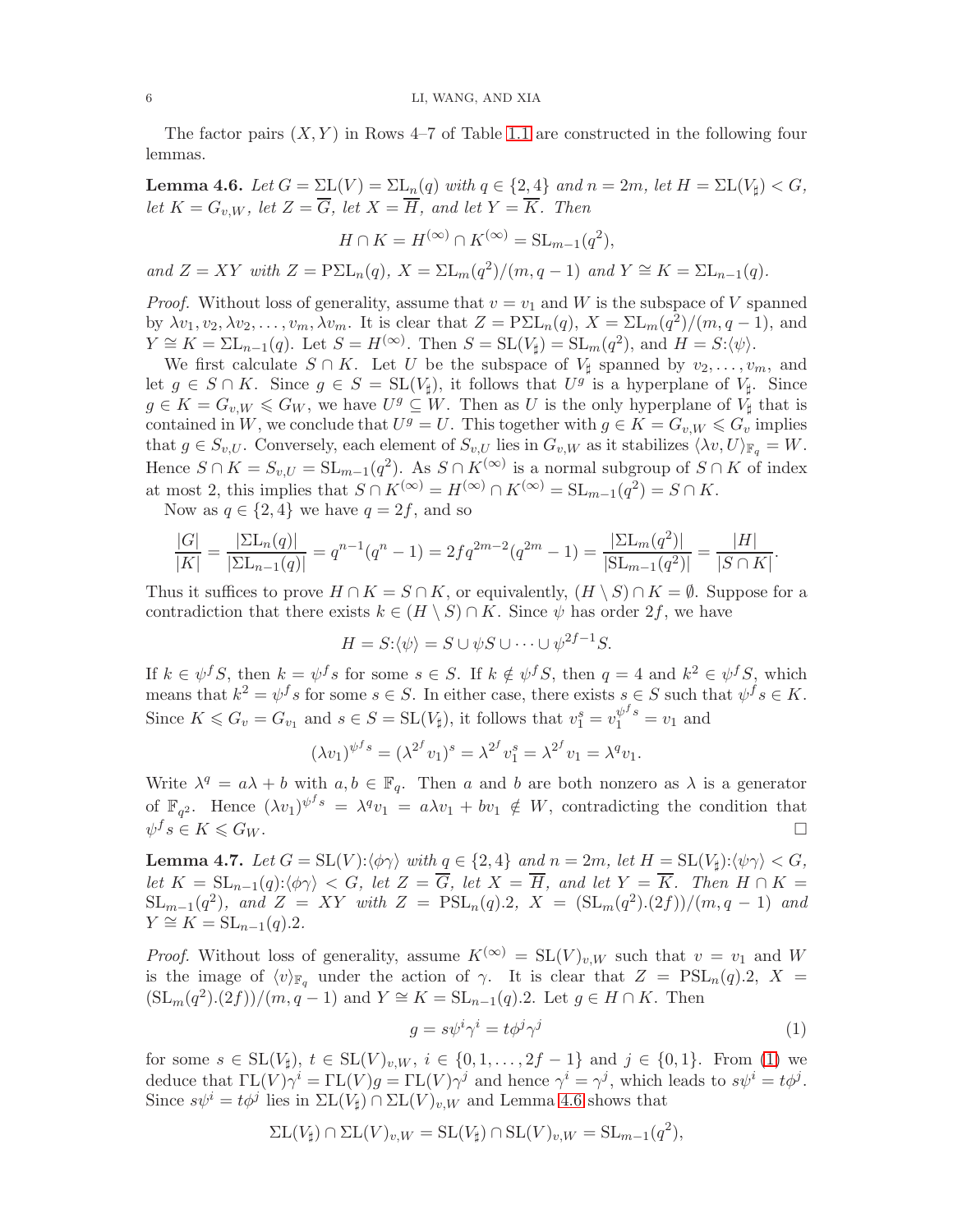it follows that  $i = j = 0$ , and then [\(1\)](#page-5-2) gives  $g = s = t \in SL(V_{\sharp}) \cap SL(V)_{v,W} = H^{(\infty)} \cap K^{(\infty)}$ . Since g is arbitrary in  $H \cap K$ , it follows that

$$
H \cap K = H^{(\infty)} \cap K^{(\infty)} = \operatorname{SL}_{m-1}(q^2).
$$

As  $q \in \{2, 4\}$  we have  $q = 2f$ , and so

$$
\frac{|G|}{|K|} = \frac{|\text{SL}_n(q):2|}{|\text{SL}_{n-1}(q):2|} = q^{n-1}(q^n - 1) = 2fq^{2m-2}(q^{2m} - 1) = \frac{|\text{SL}_m(q^2):(2f)|}{|\text{SL}_{m-1}(q^2)|} = \frac{|H|}{|H \cap K|}.
$$

Hence  $G = HK$ , which implies that  $Z = \overline{G} = \overline{H} \overline{K} = XY$ .

<span id="page-6-0"></span>**Lemma 4.8.** Let  $G = \Sigma L(V) = \Sigma L_n(q)$  with  $q \in \{2, 4\}$  and  $n = 2m$  for some even m, let  $H = \Gamma \text{Sp}_m(q^2) < \Sigma \text{L}_m(q^2) < G$ , let  $K = G_{v,W}$ , let  $Z = \overline{G}$ , let  $X = \overline{H}$ , and let  $Y = \overline{K}$ . Then  $H \cap K = \text{Sp}_{m-2}(q^2)$ , and  $Z = XY$  with  $Z = \text{P\Sigma L}_n(q)$ ,  $X = \text{PSp}_m(q^2)$  and  $Y \cong K = \sum L_{n-1}(q).$ 

*Proof.* It is clear that  $Z = P\Sigma L_n(q)$ ,  $X \cong H = \Gamma \text{Sp}_m(q^2)$ , and  $Y \cong K = \Sigma L_{n-1}(q)$ . By Lemmas [4.6](#page-5-0) and [4.5](#page-4-1) we have

$$
H \cap K = H \cap (\Sigma L_m(q^2) \cap K) = H \cap \Sigma L_{m-1}(q^2) = \mathrm{Sp}_{m-2}(q^2).
$$

Observe that  $q = 2f$  as  $q \in \{2, 4\}$ . It follows that

$$
\frac{|G|}{|K|} = \frac{|\Sigma L_n(q)|}{|\Sigma L_{n-1}(q)|} = q^{n-1}(q^n - 1) = 2fq^{2m-2}(q^{2m} - 1) = \frac{|\Gamma Sp_m(q^2)|}{|\text{Sp}_{m-2}(q^2)|} = \frac{|H|}{|H \cap K|}.
$$

This implies  $G = HK$  and hence  $Z = \overline{G} = \overline{H} \overline{K} = XY$ .

<span id="page-6-1"></span>**Lemma 4.9.** Let  $G = SL(V): \langle \phi \gamma \rangle$  with  $q \in \{2, 4\}$  and  $n = 2m$  for some even m, let  $H = \text{Sp}_m(q^2): \langle \psi \gamma \rangle \langle \text{SL}_m(q^2): \langle \psi \gamma \rangle \langle G, \text{ let } K = \text{SL}_{n-1}(q): \langle \phi \gamma \rangle \langle G, \text{ let } Z = \overline{G}, \text{ let } \overline{G}$  $X = \overline{H}$ , and let  $Y = \overline{K}$ . Then  $H \cap K = \text{Sp}_{m-2}(q^2)$ , and  $Z = XY$  with  $Z = \text{PSL}_n(q)$ .2,  $X = \text{Sp}_m(q^2) \cdot (2f)$  and  $Y \cong K = \text{SL}_{n-1}(q) \cdot 2$ .

*Proof.* It is clear that  $Z = \text{PSL}_n(q) \cdot 2$ ,  $X = \text{Sp}_m(q^2) \cdot (2f)$  and  $Y \cong K = \text{SL}_{n-1}(q) \cdot 2$ . By Lemmas [4.7](#page-5-1) and [4.5](#page-4-1) we have

$$
H \cap K = H \cap ((\mathrm{SL}_m(q^2):\langle \psi \gamma \rangle) \cap K) = H \cap \mathrm{SL}_{m-1}(q^2) = \mathrm{Sp}_{m-2}(q^2).
$$

Then similarly as in the proof of Lemma [4.8](#page-6-0) we obtain  $Z = XY$ .

Finally we construct  $(X, Y)$  in Row 8 of Table [1.1,](#page-1-1) which will be displayed in Lemma [4.11.](#page-6-2) The next lemma will also be needed for symplectic groups.

<span id="page-6-3"></span>**Lemma 4.10.** Let  $G = Sp_6(q)$  with q even, let  $H = G_2(q) < G$ , and let  $K = Sp_4(q) <$  $N_2[G]$ . Then  $G = HK$  with  $H \cap K = SL_2(q)$ .

*Proof.* From [\[21,](#page-10-6) 4.3.6] we see that  $H \cap K = SL_2(q)$ . Hence

$$
\frac{|G|}{|K|} = \frac{|\text{Sp}_6(q)|}{|\text{Sp}_4(q)|} = q^5(q^6 - 1) = \frac{|\text{G}_2(q)|}{|\text{SL}_2(q)|} = \frac{|H|}{|H \cap K|},
$$
  
and so  $G = HK$ .

**Remark.** If we let  $H = G_2(q)$  in Lemma [4.10,](#page-6-3) then computation in MAGMA [\[1\]](#page-9-6) shows that the conclusion  $G = HK$  would not hold for  $q = 2$ .

<span id="page-6-2"></span>**Lemma 4.11.** Let  $G = SL(V) = SL_6(q)$  with  $n = 6$  and  $q$  even, let  $H = G_2(q) < Sp_6(q)$ G, let  $K = G_{v,W}$ , let  $Z = \overline{G}$ , let  $X = \overline{H}$ , and let  $Y = \overline{K}$ . Then  $H \cap K = SL_2(q)$ , and  $Z = XY$  with  $Z = \text{PSL}_6(q)$ ,  $X = G_2(q)$  and  $Y \cong K = \text{SL}_5(q)$ .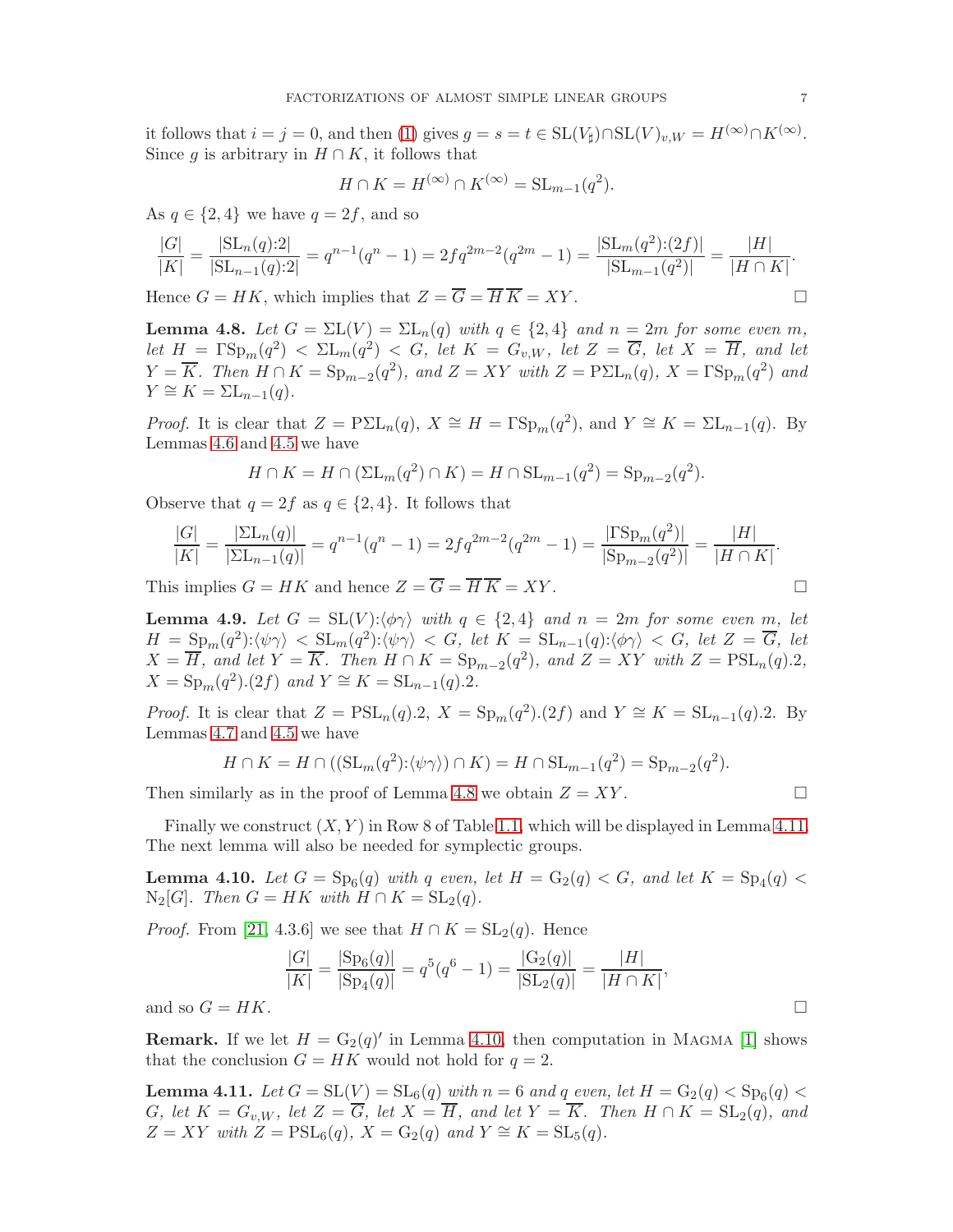*Proof.* It is clear that  $Z = \text{PSL}_6(q)$ ,  $X = G_2(q)$ , and  $Y \cong K = \text{SL}_5(q)$ . By Lemmas [4.5](#page-4-1) and [4.10](#page-6-3) we have

$$
H \cap K = H \cap (\mathrm{Sp}_6(q) \cap K) = H \cap \mathrm{Sp}_4(q) = \mathrm{SL}_2(q).
$$

Hence

$$
\frac{|G|}{|K|} = \frac{|\text{SL}_6(q)|}{|\text{SL}_5(q)|} = q^5(q^6 - 1) = \frac{|\text{G}_2(q)|}{|\text{SL}_2(q)|} = \frac{|H|}{|H \cap K|},
$$

and so  $G = HK$ , which implies that  $Z = \overline{G} = \overline{H} \overline{K} = XY$ .

<span id="page-7-6"></span>**Remark.** If we let  $H = G_2(q)$  in Lemma [4.11](#page-6-2) then the conclusion  $Z = XY$  would not hold for  $q=2$ .

### 5. SPORADIC CASES OF  $(X, Y)$  in Table [1.1](#page-1-1)

The factor pairs  $(X, Y)$  in Rows 9–13 of Table [1.1](#page-1-1) are constructed in Lemmas [5.1](#page-7-0)[–5.5](#page-7-4) below, which are verified by computation in MAGMA [\[1\]](#page-9-6).

<span id="page-7-0"></span>**Lemma 5.1.** Let  $Z = \text{PSL}_2(9) \cong A_6$ . Then Z has precisely two conjugacy classes of subgroups isomorphic to  $A_5$ . Let X and Y be two subgroups from these two classes respectively. Then  $Z = XY$  with  $X \cap Y = D_{10}$ .

The maximal subgroups of almost simple groups with socle  $PSL<sub>3</sub>(4)$  can be found in [\[7\]](#page-9-7).

<span id="page-7-1"></span>**Lemma 5.2.** Let  $L = \text{PSL}_3(4)$ , let  $Z = L.2$  be an almost simple group with socle L such that Z has three conjugacy classes of maximal subgroups isomorphic to  $PGL_2(7)$ , and let X be such a maximal subgroup of  $Z$ . Then there are precisely two conjugacy classes of maximal subgroups Y of Z isomorphic to  $M_{10}$  such that  $Z = XY$ . For each such pair  $(X, Y)$  we have  $X \cap Y = S_3$ .

The maximal subgroups of  $SL<sub>4</sub>(2)$  can be found in [\[7\]](#page-9-7).

<span id="page-7-2"></span>**Lemma 5.3.** Let  $Z = SL(V) = SL_4(2)$  with  $(n, q) = (4, 2)$ , let  $X = Z_{v,W}$  or  $Z_v$ , and let  $Y = A_7$  be a maximal subgroup of Z. Then  $Z = XY$  with

$$
X \cap Y = \begin{cases} 7:3 & \text{if } X = Z_{v,W} \\ \text{PSL}_2(7) & \text{if } X = Z_v. \end{cases}
$$

<span id="page-7-3"></span>**Lemma 5.4.** Let  $G = SL(V) = SL_4(3)$  with  $(n,q) = (4,3)$ , let  $K = G_v$ , let  $Z = \overline{G}$ , and let  $Y = \overline{K}$ . Then Z has precisely two (out of four) conjugacy classes of subgroups X isomorphic to  $S_5$  such that  $Z = XY$ , while each subgroup X of Z of the form  $4 \times A_5$  or  $2^4$ :A<sub>5</sub> satisfies  $Z = XY$ . For each such pair  $(X, Y)$  we have  $Y \cong K = 3^3$ :SL<sub>3</sub>(3) and

$$
X \cap Y = \begin{cases} 3 & \text{if } X = S_5 \\ S_3 & \text{if } X = 4 \times A_5 \\ SL_2(3) & \text{if } X = 2^4:A_5. \end{cases}
$$

<span id="page-7-4"></span>**Lemma 5.5.** Let  $G = SL(V) = SL_6(3)$  with  $(n,q) = (6,3)$ , let  $K = G_v$ , let  $Z = \overline{G}$ , let  $X = \text{PSL}_2(13)$  be a subgroup of Z (there are two conjugacy classes of such subgroups in Z), and let  $Y = \overline{K}$ . Then  $Z = XY$  with  $Z = \text{PSL}_6(3)$ ,  $Y = 5^3$ : $\text{SL}_5(3)$  and  $X \cap Y = 3$ .

In the following lemma we construct the factor pairs  $(X, Y)$  in Rows 14 and 15 of Table [1.1.](#page-1-1)

<span id="page-7-5"></span>**Lemma 5.6.** Let  $G = \Sigma L(V) = \Sigma L_{12}(q)$  with  $n = 12$  and  $q \in \{2, 4\}$ , let  $H = \Gamma G_2(q^2) =$  $\mathrm{Aut}(\mathrm{G}_2(q^2)) < \Sigma \mathrm{L}_6(q^2) < G, \text{ let } K = G_{v,W}, \text{ let } Z = \overline{G}, \text{ let } X = \overline{H}, \text{ and let } Y = \overline{K}.$  Then  $H \cap K = \mathrm{SL}_2(q^2)$ , and  $Z = XY$  with  $Z = \mathrm{P\Sigma L}_{12}(q)$ ,  $X = \Gamma \mathrm{G}_2(q^2)$  and  $Y \cong K = \Sigma \mathrm{L}_{11}(q)$ .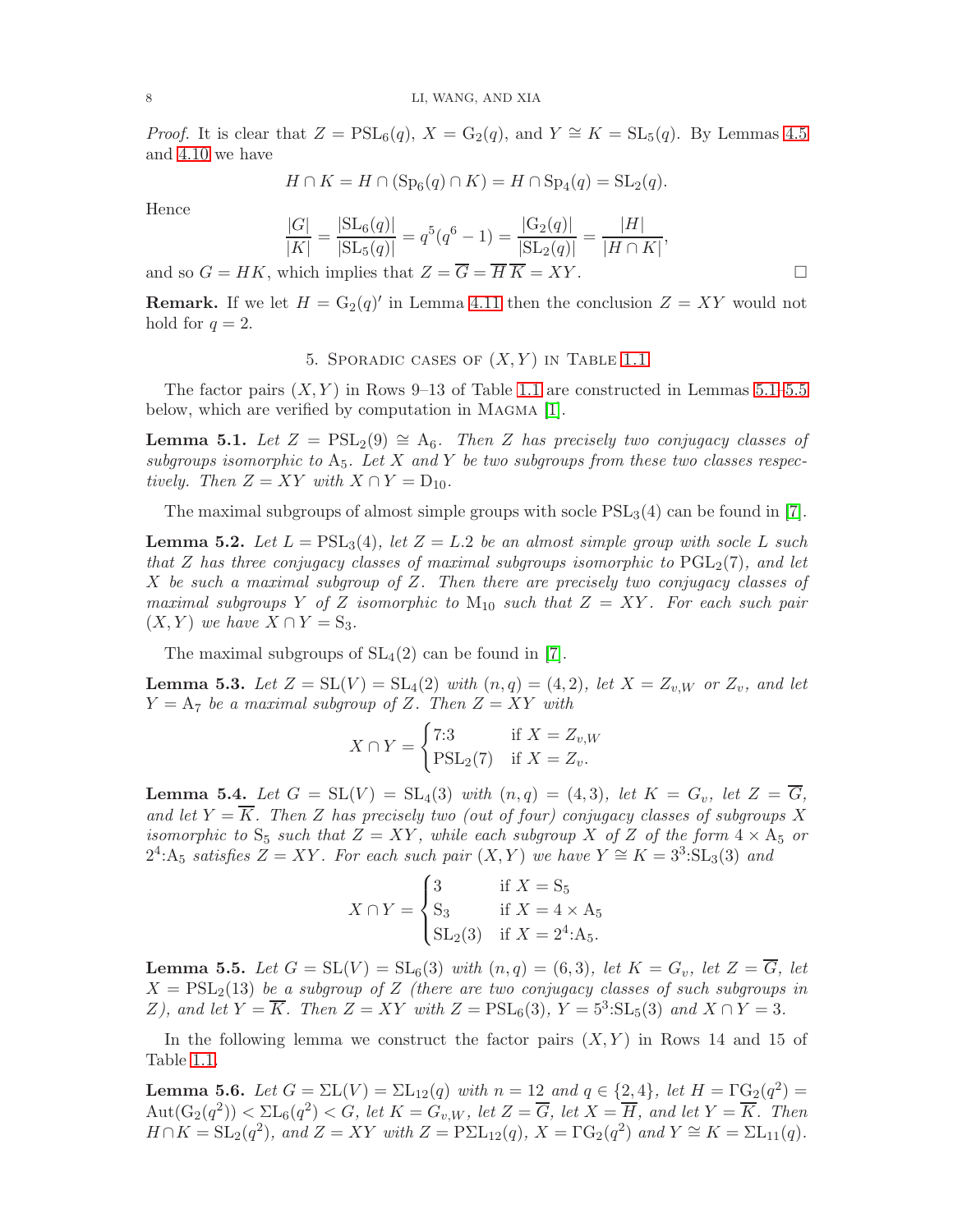*Proof.* It is clear that  $Z = \text{PSL}_6(q)$ ,  $X = \Gamma G_2(q^2)$  and  $Y \cong K = \Sigma L_{11}(q)$ . By Lemmas [4.6](#page-5-0) and [4.11](#page-6-2) we have

$$
H \cap K = H \cap (\Sigma L_6(q^2) \cap K) = H \cap \mathrm{SL}_5(q^2) = \mathrm{SL}_2(q^2).
$$

Observe that  $q = 2f$  as  $q \in \{2, 4\}$ . Thus

$$
\frac{|G|}{|K|} = \frac{|\Sigma L_{12}(q)|}{|\Sigma L_{11}(q)|} = q^{11}(q^{12} - 1) = 2fq^{10}(q^{12} - 1) = \frac{|\Gamma G_2(q^2)|}{|\Sigma L_2(q^2)|} = \frac{|H|}{|H \cap K|},
$$

and so  $G = HK$ , which implies  $Z = \overline{G} = \overline{H} \overline{K} = XY$ .

<span id="page-8-0"></span>**Lemma 5.7.** Let  $G = SL(V): \langle \phi \gamma \rangle$  with  $n = 12$  and  $q \in \{2, 4\}$ , let  $H = G_2(q^2): \langle \psi \gamma \rangle$  $\text{Sp}_6(q^2):\langle\psi\gamma\rangle < G, \ let \ K = \text{SL}_{n-1}(q):\langle\phi\gamma\rangle < G, \ let \ Z = \overline{G}, \ let \ X = \overline{H}, \ and \ let \ Y = \overline{K}.$ Then  $H \cap K = SL_2(q^2)$ , and  $Z = XY$  with  $Z = PSL_{12}(q).2$ ,  $X = G_2(q^2).(2f) \cong \Gamma G_2(q^2)$ and  $Y \cong K = SL_{11}(q).2$ .

*Proof.* It is clear that  $Z = \text{PSL}_{12}(q).2$ ,  $X = G_2(q^2).2(f) \cong \Gamma G_2(q^2)$  and  $Y \cong K =$  $SL<sub>11</sub>(q).2$ . By Lemmas [4.7](#page-5-1) and [4.11](#page-6-2) we have

$$
H \cap K = H \cap ((\mathrm{SL}_6(q^2): \langle \psi \gamma \rangle) \cap K) = H \cap \mathrm{SL}_5(q^2) = \mathrm{SL}_2(q^2).
$$

Then similarly as in the proof of Lemma [5.6](#page-7-5) we obtain  $Z = XY$ .

### 6. Proof of Theorem [1.2](#page-1-0)

Let G be an almost simple group with socle  $L = \text{PSL}_n(q)$ , and let H and K be nonsolvable subgroups of  $G$  not containing  $L$ . In Sections [4](#page-3-2) and [5](#page-7-6) it is shown that all pairs  $(X, Y)$  in Table [1.1](#page-1-1) are factor pairs of L. Hence by Lemma [2.2](#page-2-2) we only need to prove that, if  $G = HK$ , then  $(H, K)$  tightly contains  $(X^{\alpha}, Y^{\alpha})$  for some  $(X, Y)$  in Table [1.1](#page-1-1) and  $\alpha \in \text{Aut}(L)$ . Suppose that  $G = HK$ . Then by [\[12,](#page-9-3) Theorem 3.1] the triple  $(L, H^{(\infty)}, K^{(\infty)})$ lies in Table [6.1.](#page-8-1)

TABLE 6.1.  $(L, H^{(\infty)}, K^{(\infty)})$  for linear groups

<span id="page-8-1"></span>

| Row             | L                              | $H^{(\infty)}$                                         | $\overline{K^{(\infty)}}$                 | Conditions       |
|-----------------|--------------------------------|--------------------------------------------------------|-------------------------------------------|------------------|
| -1              | $PSL_n(q)$                     | $\int \mathrm{SL}_a(q^b)$ , $\int \mathrm{Sp}_a(q^b)'$ | $\overline{q}^{n-1}:\mathrm{SL}_{n-1}(q)$ | $n = ab$         |
| $\overline{2}$  | $PSL_n(q)$                     | $G_2(q^b)'$                                            | $q^{n-1}:\mathrm{SL}_{n-1}(q)$            | $n = 6b, q$ even |
| $\overline{3}$  | $\overline{\mathrm{PSL}}_n(q)$ | $\exp_n(q)$                                            | $SL_{n-1}(q)$                             |                  |
| $\overline{4}$  | $SL_n(2)$                      | $SL_{n/2}(4)$ , $Sp_{n/2}(4)$                          | $SL_{n-1}(2)$                             |                  |
| $\overline{5}$  | $PSL_n(4)$                     | $\text{SL}_{n/2}(16)$ , $\text{Sp}_{n/2}(16)$          | $SL_{n-1}(4)$                             |                  |
| $6\phantom{.}6$ | $PSL_6(q)$                     | $G_2(q)'$                                              | $SL_5(q)$                                 | q even           |
| $\overline{7}$  | $PSL_2(9)$                     | $\overline{\mathrm{PSL}}_2(5)$                         | $A_5$                                     |                  |
| 8               | PSL <sub>3</sub> (4)           | $PSL_2(7)$                                             | $A_6$                                     |                  |
| 9               | $PSL_4(2)$                     | $SL_3(2), 2^3:SL_3(2)$                                 | $A_7$                                     |                  |
| 10              | $PSL_4(3)$                     | $A_5$ , $2^4:A_5$                                      | $3^3:SL_3(3)$                             |                  |
| 11              | $PSL_6(3)$                     | PSL <sub>2</sub> (13)                                  | $3^5:SL_5(3)$                             |                  |
| 12              | $SL_{12}(2)$                   | $G_2(4)$                                               | $SL_{11}(2)$                              |                  |
| 13              | $PSL_{12}(4)$                  | $G_2(16)$                                              | $SL_{11}(4)$                              |                  |

If  $(L, H^{(\infty)}, K^{(\infty)})$  lies in Rows 1–3 of Table [6.1,](#page-8-1) then  $(H, K)$  tightly contains  $(X^{\alpha}, Y^{\alpha})$ for some pair  $(X, Y)$  in Rows 1–3 of Table [1.1](#page-1-1) and  $\alpha \in \text{Aut}(L)$ .

For  $(L, H^{(\infty)}, K^{(\infty)})$  in Row 6 of Table [6.1,](#page-8-1) viewing the remark after Lemma [4.11,](#page-6-2) we see that  $(H, K)$  tightly contains the pair  $(X, Y) = (G_2(q), SL_5(q))$  in Row 8 of Table [1.1.](#page-1-1)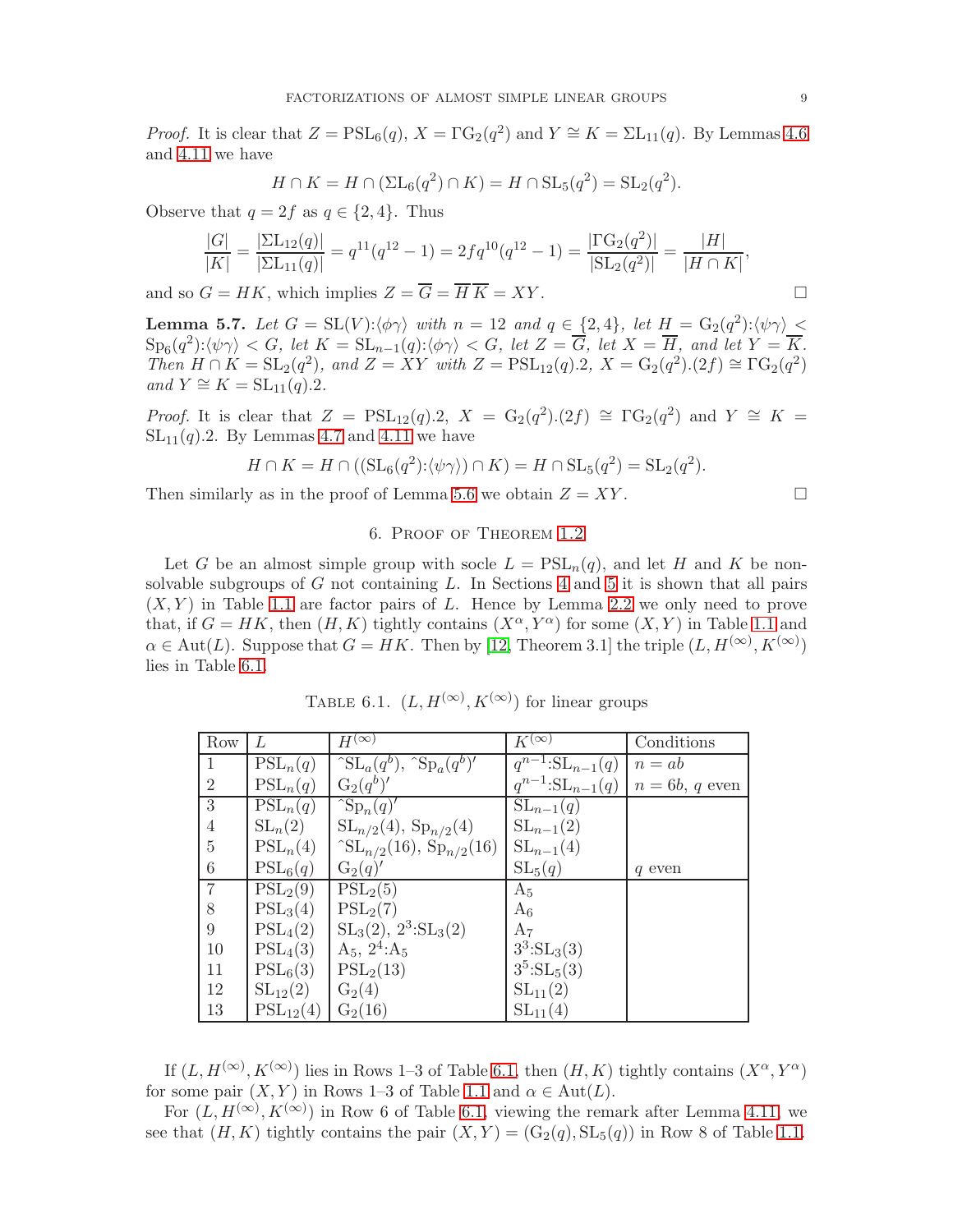If  $(L, H^{(\infty)}, K^{(\infty)})$  lies in Rows 7–11 of Table [6.1,](#page-8-1) then computation in MAGMA [\[1\]](#page-9-6) shows that  $(H, K)$  tightly contains  $(X^{\alpha}, Y^{\alpha})$  for some pair  $(X, Y)$  in Rows 9–13 of Table [1.1](#page-1-1) and  $\alpha \in \text{Aut}(L).$ 

Finally, if  $(L, H^{(\infty)}, K^{(\infty)})$  lies in Rows 4–5 or 12–13 of Table [6.1,](#page-8-1) then the following lemma shows that  $(H, K)$  tightly contains  $(X^{\alpha}, Y^{\alpha})$  for some pair  $(X, Y)$  in Rows 4–7 or 14–15 of Table [1.1](#page-1-1) and  $\alpha \in \text{Aut}(L)$ .

**Lemma 6.1.** Suppose that  $K^{(\infty)} = SL_{n-1}(q)$  with  $q \in \{2, 4\}$ , and either  $H^{(\infty)} = SL_{n/2}(q^2)$ or  $\text{Sp}_{n/2}(q^2)$ , or  $H^{(\infty)} = \text{G}_2(q^2)$  with  $n = 12$ . Then  $(H, K)$  tightly contains  $(X^{\alpha}, Y^{\alpha})$  for some pair  $(X, Y)$  in Rows 4–7 or [1](#page-1-1)4–15 of Table 1.1 and  $\alpha \in \text{Aut}(L)$ .

*Proof.* First suppose that  $H \leq PGL(V_{\sharp}).(\langle \psi^2 \rangle \times \langle \gamma \rangle)$ . Since K is contained in an antiflag stabilizer of G, we derive from  $G = HK$  that H is antiflag-transitive, and so is  $PGL(V_{\sharp}).(\langle \psi^2 \rangle \times \langle \gamma \rangle)$ . Consequently,  $PGL(V_{\sharp}).\langle \psi^2 \rangle$  is antiflag-transitive. In particular, there exist  $h \in GL(V_{\sharp})$  and  $i \in \{0,1\}$  such that  $\psi^{2i}h$  sends the antiflag  $\{\langle v \rangle_{\mathbb{F}_q}, \langle \lambda v, U \rangle_{\mathbb{F}_q}\}$ to  $\{\langle \lambda^2 v \rangle_{\mathbb{F}_q}, \langle v, U \rangle_{\mathbb{F}_q}\},\$  where  $v = v_1$  and  $U = \langle v_2, \lambda v_2, \ldots, v_{n/2}, \lambda v_{n/2} \rangle_{\mathbb{F}_q}.$  This implies that  $v^{\psi^{2i}h} \in \langle \lambda^2 v \rangle_{\mathbb{F}_q}$  and  $(\lambda v)^{\psi^{2i}h} \in \langle v, U \rangle_{\mathbb{F}_q}$ . Hence  $v^h = v^{\psi^{2i}h} = \mu \lambda^2 v$  for some  $\mu \in \mathbb{F}_q$ , and then

$$
\mu \lambda^{qi+2} v = \lambda^{qi} (\mu \lambda^2 v) = \lambda^{qi} v^h = (\lambda v)^{\psi^{2i} h} \in \langle v, U \rangle_{\mathbb{F}_q},
$$

which leads to  $\lambda^{qi+2} \in \mathbb{F}_q$ , a contradiction.

Therefore, up to a conjugation of some  $\alpha \in Aut(L)$  on H and K at the same time, we have  $H \geqslant H^{(\infty)}(\psi)$  or  $H^{(\infty)}(\psi \gamma)$ . Applying this conclusion to the factorization  $HL \cap KL = (H \cap KL)(K \cap HL)$  we obtain that  $H \cap KL \geq H^{(\infty)} \cdot \langle \psi \rangle$  or  $H^{(\infty)} \cdot \langle \psi \gamma \rangle$ . Hence either  $H \ge H^{(\infty)}(\psi)$  and  $K \ge K^{(\infty)}(\phi)$ , or  $H \ge H^{(\infty)}(\psi)$  and  $K \ge K^{(\infty)}(\phi)$ . This means that  $(H, K)$  tightly contains the pair  $(X, Y)$  in Rows 4–7 or 14–15 of Table [1.1.](#page-1-1)  $\Box$ 

#### **ACKNOWLEDGMENTS**

The first author acknowledges the support of NNSFC grants no. 11771200 and no. 11931005. The second author acknowledges the support of NNSFC grant no. 12061083.

#### **REFERENCES**

- <span id="page-9-6"></span>[1] W. Bosma, J. Cannon and C. Playoust, The magma algebra system I: The user language, J. Symbolic Comput., 24 (1997), no. 3-4, 235–265.
- [2] J. N. Bray, D. F. Holt and C. M. Roney-Dougal, Certain classical groups are not well-defined, J. Group Theory, 12 (2009), 171–180.
- [3] J. N. Bray, D. F. Holt and C. M. Roney-Dougal, The maximal subgroups of the low-dimensional finite classical groups, Cambridge University Press, Cambridge, 2013.
- [4] T. Burness and M. Giudici, Classical Groups, Derangements and Primes, Cambridge University Press, Cambridge, 2016.
- <span id="page-9-2"></span>[5] T. C. Burness and C. H. Li, On solvable factors of almost simple groups, Adv. Math., 377 (2021), 107499, 36 pp.
- <span id="page-9-4"></span>[6] P. J. Cameron and W. M. Kantor, 2-transitive and antiflag transitive collineation groups of finite projective spaces, J. Algebra, 60 (1979), no. 2, 384–422.
- <span id="page-9-7"></span>[7] J. H. Conway, R. T. Curtis, S. P. Norton, R. A. Parker and R. A. Wilson, Atlas of finite groups: maximal subgroups and ordinary characters for simple groups, Clarendon Press, Oxford, 1985.
- <span id="page-9-1"></span>[8] M. Giudici, Factorisations of sporadic simple groups, J. Algebra, 304 (2006), no. 1, 311–323.
- [9] M. Giudici, S. P. Glasby and C. E. Praeger, Subgroups of Classical Groups that are Transitive on Subspaces, https://arxiv.org/abs/2012.07213.
- <span id="page-9-0"></span>[10] C. Hering, M. W. Liebeck and J. Saxl, The factorizations of the finite exceptional groups of Lie type, J. Algebra, 106 (1987), no. 2, 517–527.
- <span id="page-9-5"></span><span id="page-9-3"></span>[11] W. M. Kantor, Antiflag transitive collineation groups, https://arxiv.org/pdf/1806.02203.
- [12] C. H. Li, L. Wang and B. Xia, The exact factorizations of almost simple groups, https://arxiv.org/abs/2012.09551.